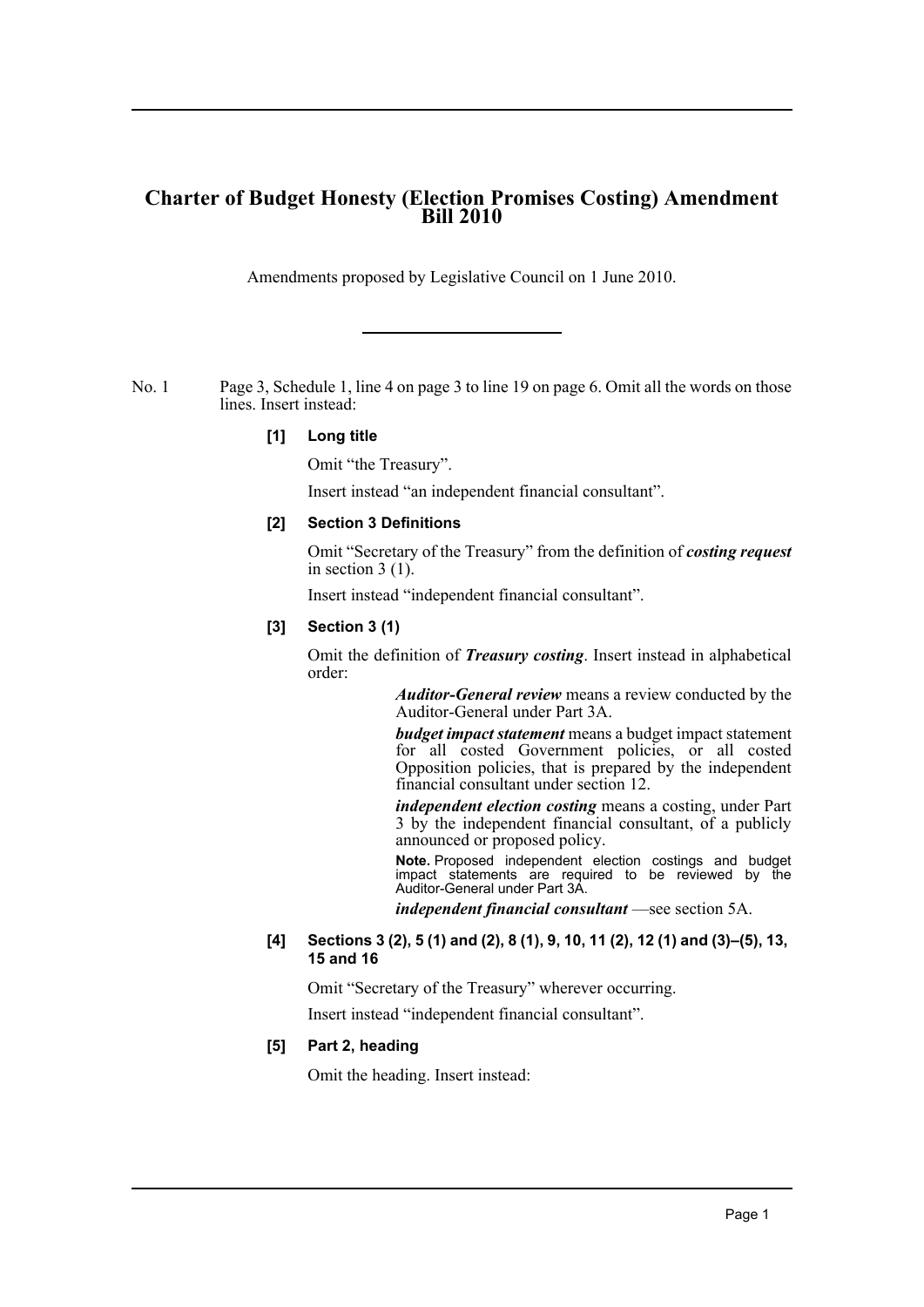# **Part 2 Requests for independent election costings**

# **[6] Section 5A**

Insert before section 5:

#### **5A Auditor-General to engage independent financial consultant to prepare costings**

- (1) The Auditor-General is to engage a person or body to prepare independent election costings and budget impact statements (the *independent financial consultant*).
- (2) The independent financial consultant is to be a person or body with financial expertise.
- (3) The independent financial consultant must not be a public authority, a public official or an official of a political party.

# **[7] Section 6 Period during which costing may be requested**

Omit "during the period of 60 days before a State election".

Insert instead "during the period before a State election commencing on the day on which the latest State budget before the election is presented to Parliament".

# **[8] Section 6, note**

Omit the note.

# **[9] Sections 8 (2) and 11 (1)**

Omit "Treasury costing" wherever occurring.

Insert instead "independent election costing".

# **[10] Sections 8, note, 9 (2)–(4), 10 (2) and 11**

Omit "Secretary" wherever occurring. Insert instead "consultant".

# **[11] Sections 8, note, 10, 14 (3) (c) and 16**

Omit "a Treasury costing".

Insert instead "an independent election costing".

# **[12] Sections 8, note and 12 (1), (2) and (4)**

Omit "Treasury costed policies". Insert instead "costed policies".

# **[13] Part 3, heading**

Omit the heading. Insert instead:

# **Part 3 Independent election costings**

#### **[14] Section 9 Independent election costings**

Insert at the end of section  $9(1)(b)$ :

, and

(c) provide the Auditor-General's report of the review of the costing to the Premier or to the Leader of the Opposition (as the case requires).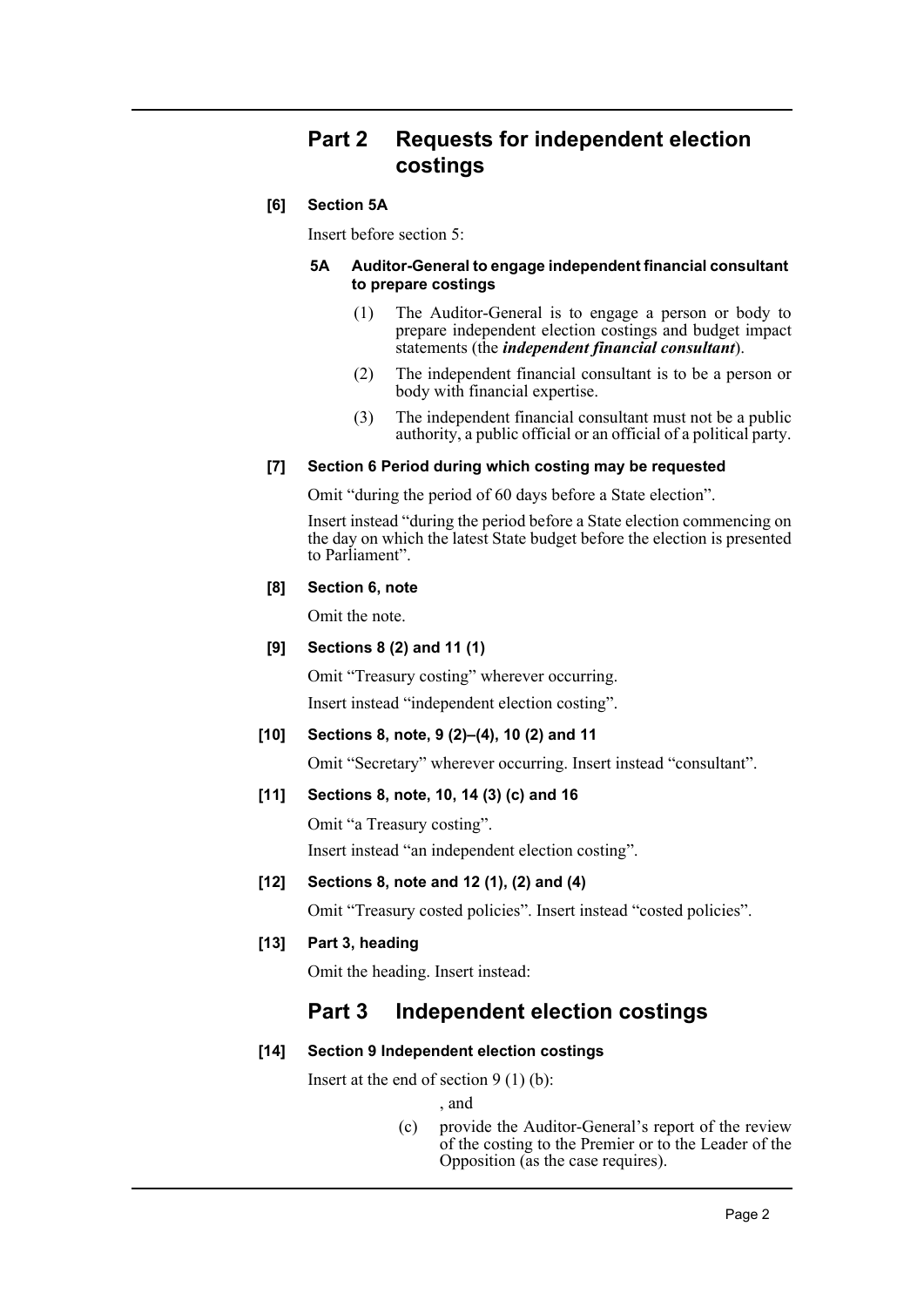#### **[15] Sections 10, 11 (2) and 15**

Omit "Treasury costings" wherever occurring.

Insert instead "independent election costings".

#### **[16] Section 11 Public release of independent election costings by independent financial consultant**

Omit section 11 (1). Insert instead:

(1) The independent financial consultant is required to publicly release a costing request and the Treasury costing for the policy, and the Auditor-General's report of the review of the costing, when the Premier or the Leader of the Opposition (as the case requires) notifies the Secretary that the policy has been publicly announced.

#### **[17] Section 12 Budget impact statements for all costed policies**

Omit the note to section 12 (3). Insert instead:

**Note.** For the purposes of the general election due to be held on 26 March 2011, the draft statements are to be provided on 11 March 2011.

#### **[18] Section 12 (5) (b)**

Insert ", and the Auditor-General's report of the review of the statements," after "budget impact statements".

#### **[19] Section 12 (5)**

Omit the note to the subsection. Insert instead:

**Note 1.** For the purposes of the general election due to be held on 26 March 2011, the final statements are to be released on 21 March 2011.

**Note 2.** Under section 12A, the Auditor-General must review independent election costings and budget impact statements and provide a report of the review to the independent financial consultant for inclusion in the budget impact statements.

#### **[20] Part 3A**

Insert after Part 3:

# **Part 3A Auditor-General review of independent election costings**

#### **12A Review of independent election costings and budget impact statements by Auditor-General**

- (1) The Auditor-General is to review independent election costings and budget impact statements.
- (2) The Auditor-General is to prepare reports of the reviews of independent election costings and budget impact statements.
- (3) The Auditor-General is to provide to the independent financial consultant:
	- (a) a copy of any report of a review of an independent election costing, and
	- (b) a copy of the report of the review of the budget impact statements,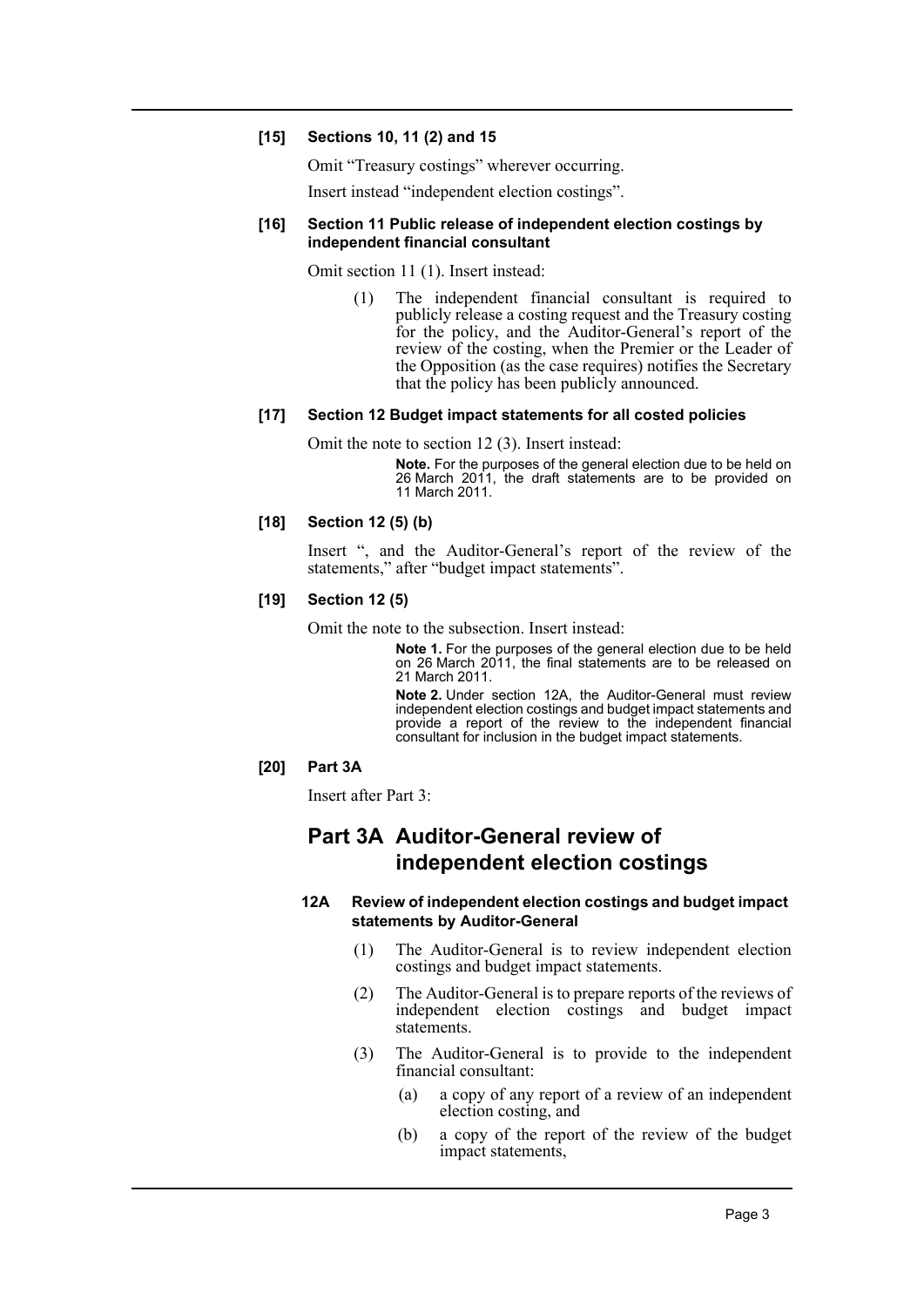for the purposes of the public release of the costing or statements by the independent financial consultant.

(4) If the Auditor-General's report on the review of the budget impact statements is not available by the time the budget impact statements are required under this Act to be publicly released, the Auditor-General is to publicly release the report as soon as practicable before the State election.

#### **12B Information to be made available to Auditor-General**

- (1) The independent financial consultant is to provide the Auditor-General with all costing requests and proposed independent election costings.
- (2) The independent financial consultant is to ensure that the Auditor-General has access to such other information as may be necessary to enable the Auditor-General to conduct a review required under this Part.
- (3) If the Auditor-General needs more information about a policy for the purpose of a review, the independent financial consultant is to ask the Premier or the Leader of the Opposition (as the case requires) to provide that information in writing to the independent financial consultant.

#### **[21] Section 14 Confidentiality of information or documents relating to independent election costings**

Omit section 14 (1) (a) and (b). Insert instead:

- (a) information or documents provided to a relevant official by the Premier or the Leader of the Opposition (or on their behalf) for the purposes of<br>an independent election costing or an an independent election costing or an Auditor-General review under this Act,
- (b) information or documents prepared by a relevant official for the purposes of any such costing or an Auditor-General review.

#### **[22] Section 14 (2)**

Omit "The Secretary of the Treasury or other member of staff of the Treasury".

Insert instead "A relevant official".

#### **[23] Section 14 (2) (c)**

Omit "a member of staff of the Treasury".

Insert instead "another relevant official".

#### **[24] Section 14 (3) (a)**

Omit the paragraph. Insert instead:

(a) if the information or document relates to an independent election costing or costing request that the independent financial consultant is authorised or required to publicly release by this Act, or